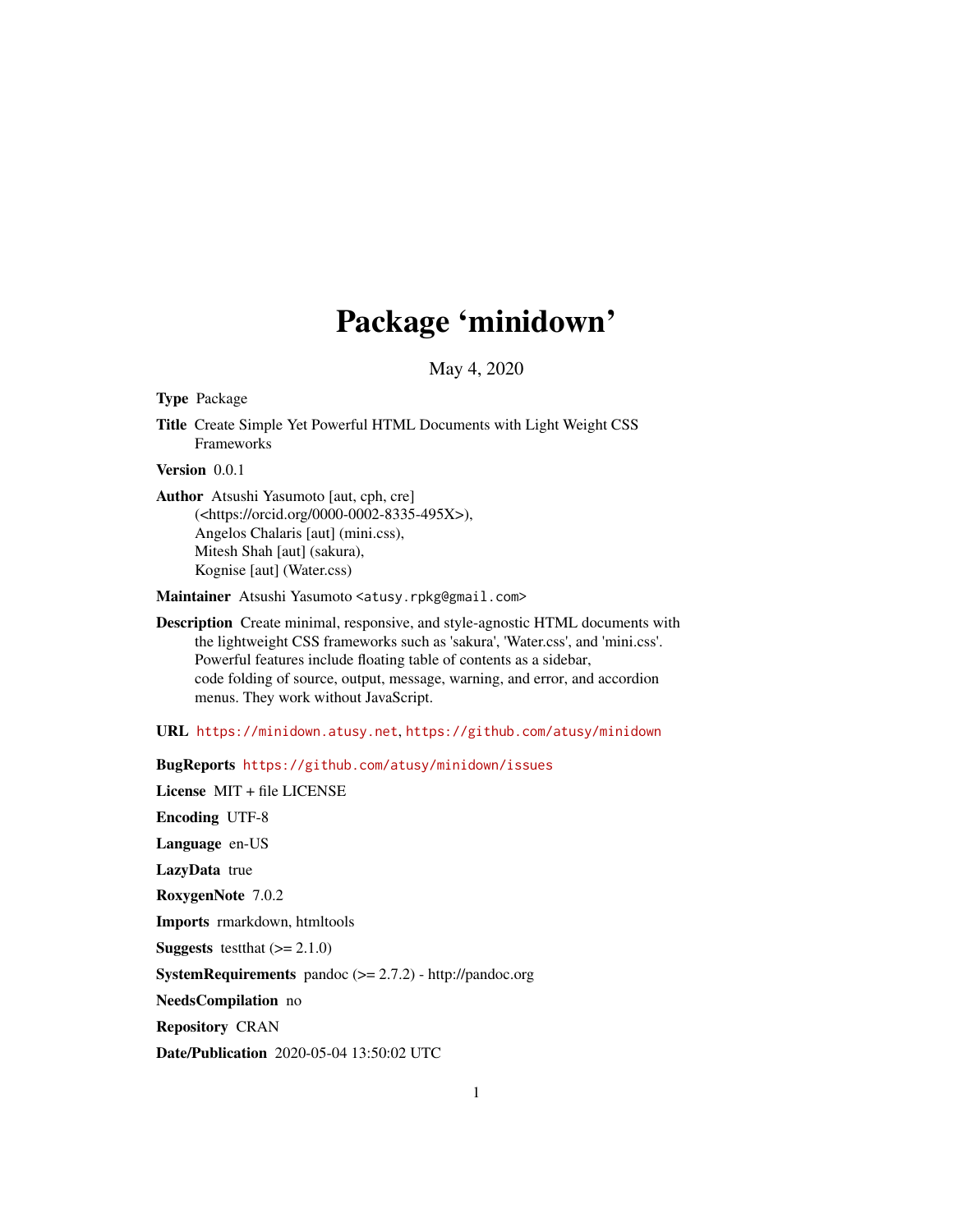## <span id="page-1-0"></span>R topics documented:

#### **Index** [4](#page-3-0)

frameworks *Lightweight CSS frameworks meta data*

#### Description

To see the names of the frameworks, run names(frameworks). To see the names of themes of a framework, say "mini", run names(frameworks\$mini\$stylesheet)

#### Usage

frameworks

#### Format

A list

| mini document | Convert to an HTML document powered by the lightweight CSS frame- |
|---------------|-------------------------------------------------------------------|
|               | work.                                                             |

#### Description

The output format is HTML5 except. When framework = "bootstrap" is given, the output format is HTML4 and comparable to rmarkdown::html\_document except for the behavior of the code\_folding option.

#### Usage

```
mini_document(
  framework = "sakura",
  theme = "default",
  toc = FALSE,toc_float = FALSE,
  code_folding = c("none", "show", "hide"),
  code_download = FALSE,
 math = "katex",
  extra_dependencies = NULL,
  includes = list(),
  template = "default",
 pandoc_args = NULL,
  ...
\mathcal{E}
```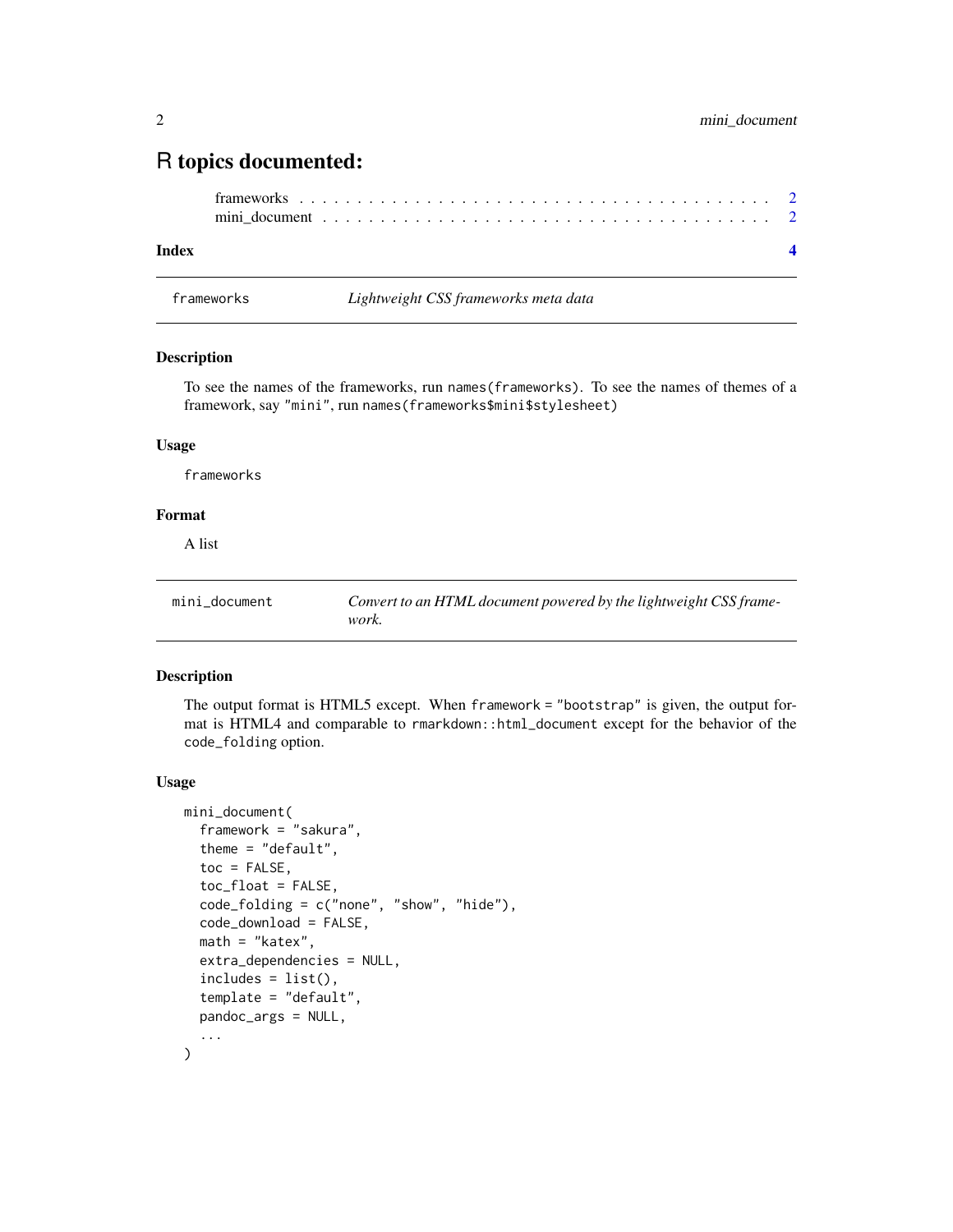#### <span id="page-2-0"></span>Arguments

framework, theme

|                    | A string to specify the name of a framework (default: "sakura") and its theme<br>(default: "default"). Note that theme = "default" is a special keyword which<br>selects a theme defined as default internally. See frameworks for available light<br>weight CSS frameworks and their themes.                                                                                                                                                   |
|--------------------|-------------------------------------------------------------------------------------------------------------------------------------------------------------------------------------------------------------------------------------------------------------------------------------------------------------------------------------------------------------------------------------------------------------------------------------------------|
| toc                | TRUE to include a table of contents in the output                                                                                                                                                                                                                                                                                                                                                                                               |
| toc_float          | TRUE to float the table of contents to the left of the main document content.                                                                                                                                                                                                                                                                                                                                                                   |
| code_folding       | Setup code folding by a string or a named list. A choice for the string are "none"<br>to disable, "show" to enable and show all by default), and "hide" to enable<br>and hide all by default. If a named list, each element may have one of the<br>above strings. Names are some of "source", "output", "message", "warning",<br>and "error". If the list does not have some of the element with the above name,<br>they are treated as "none". |
| code_download      | If TRUE and framework = "bootstrap", the output includes Rmd file itself and<br>supplies download button of it.                                                                                                                                                                                                                                                                                                                                 |
| math               | A string to specify math rendering engine (default: "katex"). If the value is<br>other than "katex", the result depends on the framework option. When the<br>given framework is "bootstrap", the math option is passed to the mathjax                                                                                                                                                                                                           |
|                    | option of rmarkdown::html_document. Otherwise, pandoc's built-in feature<br>renders math expressions to unicode characters.                                                                                                                                                                                                                                                                                                                     |
| extra_dependencies |                                                                                                                                                                                                                                                                                                                                                                                                                                                 |
|                    | Additional function arguments to pass to the base R Markdown HTML output<br>formatter html_document_base                                                                                                                                                                                                                                                                                                                                        |
| includes           | Named list of additional content to include within the document (typically cre-<br>ated using the <i>includes</i> function).                                                                                                                                                                                                                                                                                                                    |
| template           | Pandoc template. If "default", the package's internal template is used. If a path,<br>user's original template is used. If NULL, pandoc's internal template is used.                                                                                                                                                                                                                                                                            |
| pandoc_args        | Additional command line options to pass to pandoc                                                                                                                                                                                                                                                                                                                                                                                               |

### Examples

## Not run: library(rmarkdown) library(minidown) render("input.Rmd", mini\_document)

## End(Not run)